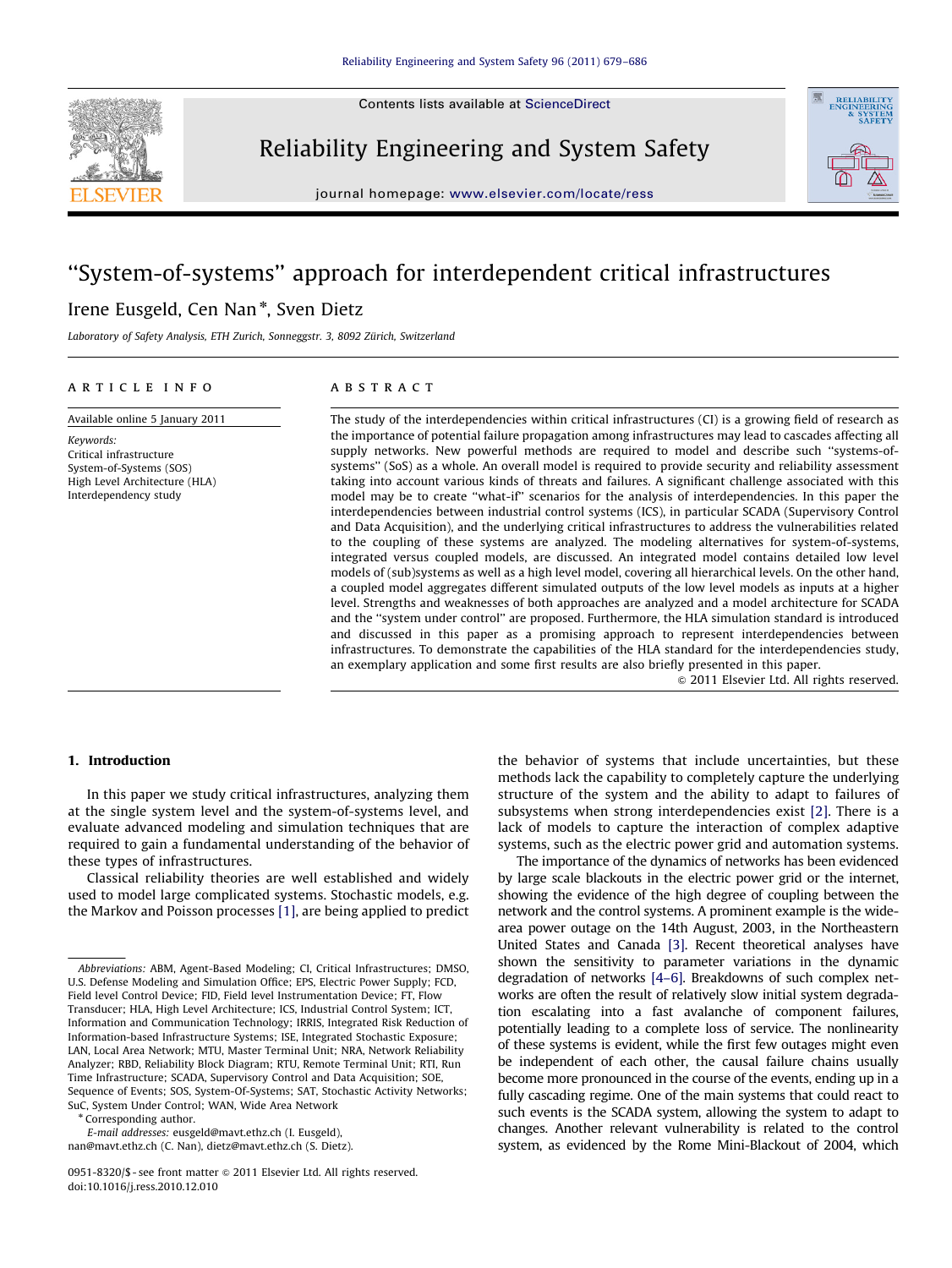could be a potential source of risk when wrong commands or inappropriate reactions could have an effect on safe operation [\[7\].](#page-6-0) A failure in a pipe of the cooling system led to a partial shut-down of parts of the communication system. Stable environmental conditions did not require corrective actions from the SCADA system, but the system was partially blind. The extent of affected infrastructures was not predicted; this is an example of hidden vulnerabilities. These studies need to be supported by an analytical description that captures the extended concepts inherent to complex systems.

One of the main concerns of the reliability analysis of complex systems is to determine the stability and resilience of different infrastructures and analyze the effect of control measures on the adaptiveness to unpredicted changes, maintaining the ability to provide required services. Infrastructures are highly dynamical systems; the capacity of an infrastructure to change in time is crucial for the adaption to failures. The dynamical properties are implicit in the topology of the underlying networks and controlled by the SCADA and/or the process automation system. This analysis allows to identify the behavior and to determine the safety margins needed to avoid cascades and avalanches. The importance of these effects has been acknowledged by the U.S. government by issuing US CODE: Title 42,5195c on ''critical infrastructures protection''.

Present probabilistic methods for critical infrastructures generally assume randomness and independency of component outages as the additional incorporation of multiple dependent low-probability failures is limited by the enormous computational expenses [\[2\]](#page-6-0). However, as the individual components basically are interlinked and interact with each other through the network (e.g. due to actions of protective devices in the electric power grid changing the power flow over the network) the negligence of the mutual influences of failures systematically underestimates their probability of occurrence of cascading failures. It is thus important to identify and model all possible dependencies, including those that are not evident in a first analysis.

The pervasive use of ICT within other infrastructures, e.g., the electric power grid, provides many benefits that become indispensable for the operation of today's interconnected systems, mainly with respect to efficiencies, automation and availability of information. This dependency, however, increases the vulnerability of the analyzed systems to disturbances of the ICT infrastructure. These topics are at an early stage of development [\[6\].](#page-6-0) It should be noted that the concept of vulnerability is still evolving and terms are not consensually defined. In this article the vulnerability can be defined as a flaw or weakness in the design, implementation, operation and/or management of an infrastructure system, or its elements that render it susceptible to destruction or incapacitation when exposed to a hazard or threat or reduces its capacity to resume new stable conditions [\[8\].](#page-6-0)

The propagation of rare and unanticipated but dependent failures in a cascade is not, or only insufficiently, evaluated by conventional assessments [\[9\]](#page-6-0). The main reason an accurate sequence of events is difficult to predict is that there is practically an infinite number of possible operating contingencies and system changes, which would have to be considered. With respect to the impact, recovering from a cascade, such as a blackout, is likely to take longer than it would for restoring specific parts of a system, which were disconnected in a controlled manner [\[10\].](#page-6-0)

## 2. Problem statement

The necessity to understand qualitatively the behavior of the infrastructure systems on one hand and the SCADA, ICT and control systems on the other is the requirement to assess the risk associated with a particular infrastructure and in this way assess the involved vulnerabilities.

One of the main problems in the application of any method related to the assessment of vulnerability of coupled infrastructures is the availability of data to build a coherent model. Based on this caveat, different methods may provide applicable results to the problem to be analyzed. We clarify this problem on a specific example and then present the advantages of the most promising approaches and the cases when they can be applied.

# 3. Description and analysis of interdependencies

In this section we extend the concept of the interdependencies introduced by Rinaldi et al. in Ref. [\[11\]](#page-7-0) (Fig. 1) and look at different systems in more detail. The initial dependencies were described from a system's level and the granularity of the description was suitable to describe basic interdependencies among infrastructures. Here we present a more detailed analysis, where we take a detailed view at the subsystems and identify the mechanisms leading to failure cascades in the system-of-systems.

Below we present a short description of interdependencies as described by different authors and relate the different concepts to the SCADA and critical infrastructures [\[12\]:](#page-7-0)

• Input

The SCADA systems require information to be able to perform the functions related to process control and management. In case of a failure of the underlying infrastructure (system under control), the operability of the complete SCADA system is compromised.

• Mutual

At least one of the operations of any infrastructure is dependent upon each of the other infrastructures. This type is given, when two or more systems, where the output of each system is an input to other systems, are discussed. "This type of interdependency would be said to occur when a power plant uses coal that is shipped by trains that require power from the plant in order to operate''. In our case the SCADA is dependent on electrical power for correct operation and the EPS relies on the SCADA for control actions.

• Co-located

The geographical location of the sensors and actuators for the CI and the SCADA system has an inherent potential to be physically damaged in case of a natural event or an explosion.



Fig. 1. Interdependencies between infrastructures [11].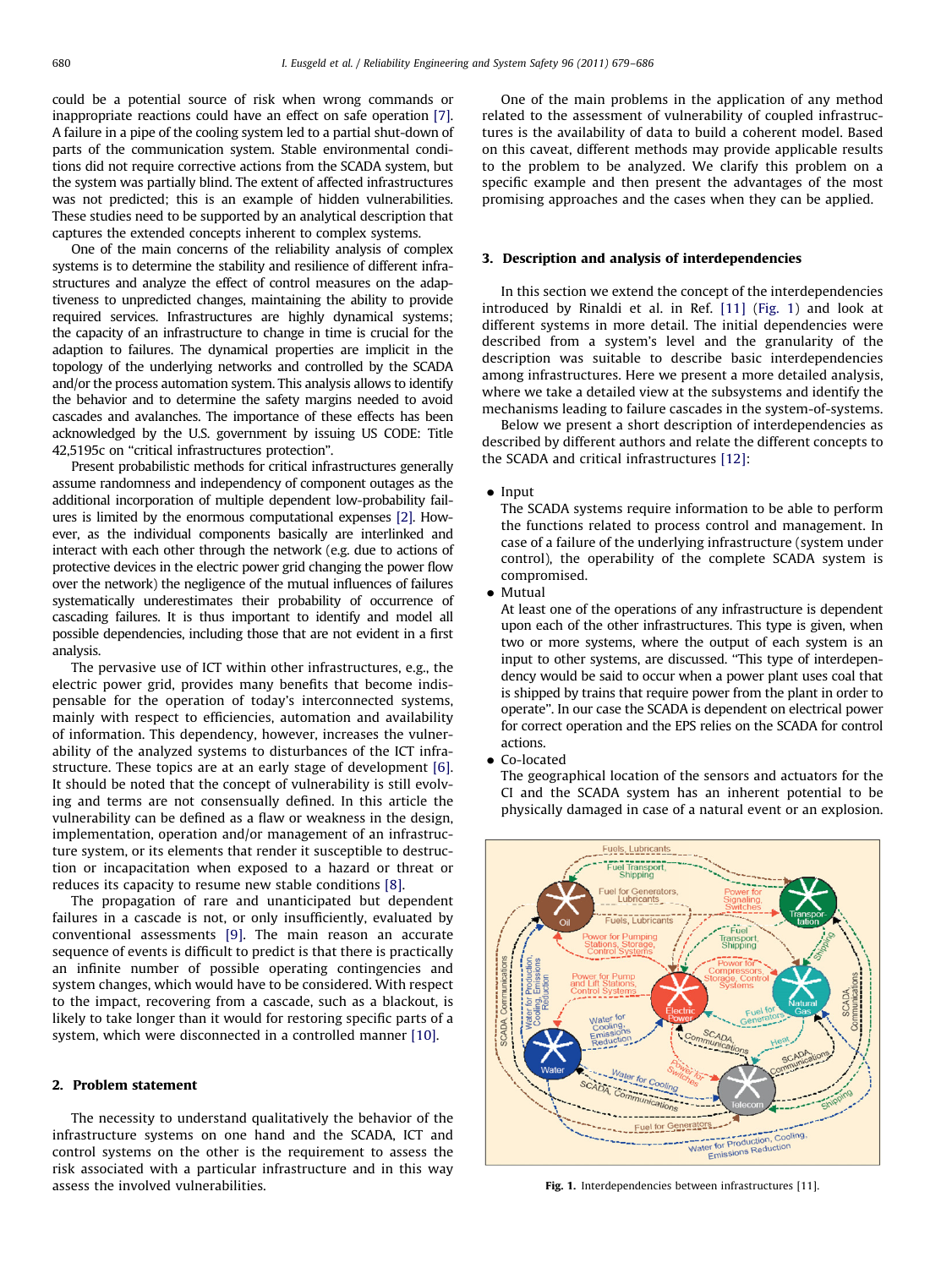These geographical interdependencies are an underlying attribute of the SCADA architecture and cannot be avoided. Mechanisms, such as fault tolerance to data unavailability, have to be implemented to account for this problem. ''There were numerous examples of both power lines and fiber optic cables being located in the same manhole, thus creating the possibility that the organizations responsible for these infrastructures would have to coordinate efforts at the manholes. A second example occurred at bridge and tunnel entrances, which also served as the locations for security checks (New York Times Editorial Staff, 2001).''

 $\bullet$ Shared

> Underlying CI and the SCADA system may require the supply from shared infrastructures such as the electric power supply network. The goal here would be to decouple the shared vulnerabilities by introducing mechanisms such as buffering devices.

 $\bullet$ Exclusive-or

> Either one or another of the two infrastructures can be in use during provision of the service.

> In Ref. [\[11\]](#page-7-0) we find a description of the interaction levels within critical infrastructures:

• Physical

Infrastructures are linked through material output(s). In the case of the EPS, we find that other infrastructures will not have such a direct effect on the SCADA.

• Cyber

The state of critical infrastructures is affected by the transmission of information. As the SCADA system is usually not dependent on public data lines, this interaction level is not critical for the SCADA.

**·** Geographic

An event that affects a region (such as an earthquake or flooding) will affect several infrastructures, or parts of them. Components of the SCADA system and the system under control have to be installed in the same place; this leads to a geographic linkage (equivalent to the co-located type described earlier).

 $\bullet$ Logical

> This type is not of the types mentioned above, but follows different rules. In our case no logical dependencies could be identified.

In our case we can see a physical dependency of generators on the supply of gas to produce electricity. On the other hand, the SCADA system controlling the gas supply network will require electricity from the power plants to operate and will affect the transmission network by exchange of information, which constitutes a cyber dependency. We could speak of Physical/Cyber interdependency between these two systems. Many other composed types of interdependencies could be identified between critical infrastructures.

To illustrate the dependencies between subsystems that lead to interdependencies an example of the coupling between the electric power system and the gas transportation network is presented (Fig. 2). Subsystems of the single infrastructures are dependent on the functionality of subsystems of other infrastructures. In this example we see that generators of the EPS are dependent on the delivery of gas supplied from the buffers of the gas transmission systems and that the SCADA system of the gas network relies on the supply of electricity by the electric power system EPS.

A failure of the transmission grid in the EPS will eventually lead to the failure of the SCADA system in the gas supply network, and this will affect the correct operation of the complete gas network. The failure will propagate to the management of buffers, interrupting the supply of carburant to the generators. We see a classical example of interdependencies between infrastructures developing from dependencies of subsystems.



Fig. 2. Zoom-in analysis of systems (decomposition).

#### 4. ''System-of-systems'' model architecture

We observe CI as complex systems and complex systems can be defined as follow: ''Traditionally, a system is said to be complex if its attributes are commonly out of the norm, as compared with other systems. Complex systems are characterized by having a large number of dimensions, nonlinear or nonexistent models, strong interactions, unknown or inherently random plant parameters, time delays in the dynamical structure, etc.'' [\[13\].](#page-7-0) Additional characteristics of complex systems are an adaptive emergent behavior and feedback loops. The central question here is whether the established methods of risk and reliability assessment developed for complicated systems can be applied to complex systems as well.

Complicated systems are not easy to understand either, but they are (even though sometimes with remarkable effort) knowable. Complicated systems are highly integrated systems with low dynamic, which can be described with numerous variables. The decomposition of a complicated system for analytical goals is reasonable and common. On the contrary a complex system can never be fully knowable not only due to rapid changes in the system state (high dynamic) and nonlinear behavior, but also interconnections within the system (interdependencies, see section 3).

CI can be seen as so-called ''system-of-systems''. There is no universally accepted definition of the term ''system-of-systems'' yet. Numerous definitions vary depending on the application areas and their focus. We focus on the following definition of a system-of-systems: ''A system-of-systems (SoS) consists of multiple, heterogeneous, distributed, occasionally independently operating systems embedded in networks at multiple levels, which evolve over time'' [\[14\].](#page-7-0) Alternatively, system-of-systems can be defined using the term ''complex systems'': ''Systems–of-systems are large scale concurrent and distributed systems that are comprised of complex systems'' [\[1\]](#page-6-0). The problem is how to deal with the complexity? How to model such systems?

In Ref. [\[15\]](#page-7-0) a general model architecture is proposed (see [Fig. 3\)](#page-3-0). This architecture consists of three hierarchical levels and can be interpreted as follow:

- 1. The low level: system models of single infrastructure.
- 2. The middle level: interaction model between single infrastructures (let us call it ''local system-of-systems'').
- 3. The high level: global system-of-systems model.

Due to high degree of complexity, we propose at the first step to limit a model to two infrastructures: the SCADA and the System under Control (SuC), which can be Electric Power Supply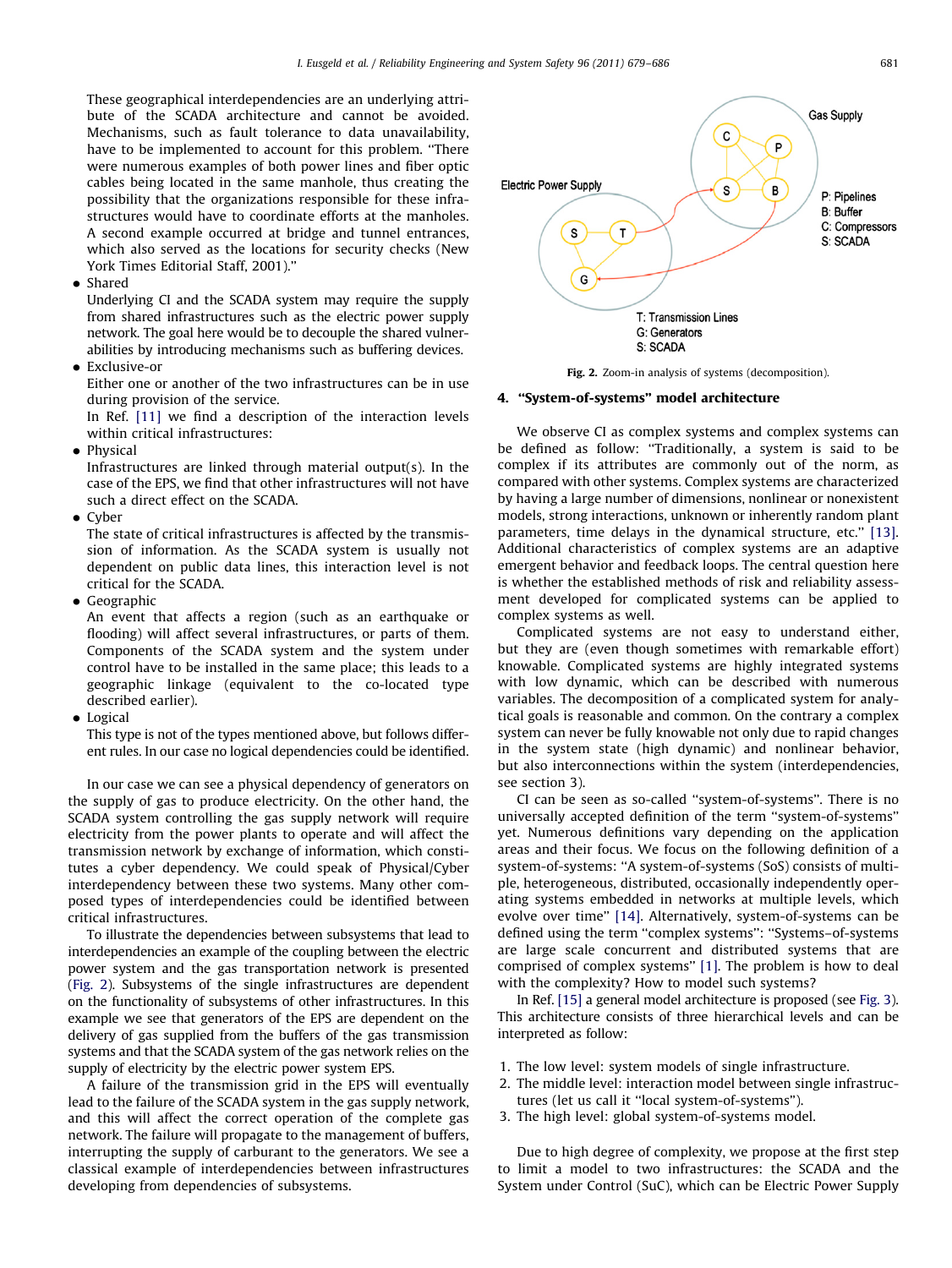<span id="page-3-0"></span>

Fig. 3. General model architecture [\[15\]](#page-7-0).



Fig. 4. Model architecture for SCADA and System under Control for an integrated approach.

System or Gas Supply System. For this case our general model is presented in Figs. 4 and 5.

An important question about two main alternative implementations: integrated approach versus coupled approach has to be clarified.

An integrated model contains detailed low level models of (sub)systems as well as a high level model, covering all hierarchical levels. On the other hand, a coupled model aggregates different simulated outputs of the low level models as inputs at a higher level.

As shown in Fig. 4, the a-priori known interdependencies between two systems are modeled directly at low level. The hidden interdependencies will appear during the simulation. System-of-systems level can be understood here as an abstraction that arises through so-called emergence. The CI level is equal to the systems level, because the interaction between two critical infrastructures is modeled directly via low level connections. On this level an analysis of reciprocal impact (e.g. ''What is the probability of a blackout, if one transmission line breaks when 10% of the SCADA field devices is down?'') can be done. Obviously the integrated model has a big advantage to implement complex emergence behavior in the best, almost "natural" way. Such a model will build the reality in the most appropriate way.



Fig. 5. Model architecture for SCADA and System under Control for a coupled/ aggregated approach.

Referring to our previous work, we hypothesize that one of the most appropriated modeling and simulation methods would be the Agent-Based Modeling (or even its modification called the Object-Oriented Modeling) [\[16\].](#page-7-0)

Agent-based models (ABM) consist of dynamically interacting, rule-based agents [\[17,18\]](#page-7-0). ABM has been successfully used in several scientific areas, e.g. economics (supply chain optimization and logistics, consumer behavior, etc.) and informatics (distributed computing, traffic congestion, etc.). Many ABM approaches for modeling and simulation of CI interdependencies, e.g. [\[19,20\]](#page-7-0) can be found in the literature.

Finally the decision about the best implementation solution depends on the available resources in the broad sense: the integrated model tends to expand to a huge, not transparent formation with extremely long development times [\[15\].](#page-7-0) Problems of the data availability to set a great number of model parameters will arise. Very long simulation time and an adequate interpretation of simulation results as well as a nontrivial validation of a model are the unavoidable challenges connected with this approach.

Alternative coupled or aggregated approach requires first a careful decomposition of the given system-of-systems into subsystems, which is a not trivial task due to functional dependencies within the system-of-systems. Other needs encompass reliable interfaces between models, well synchronized simulations of single models due to real-time requirement, clear definition of entry points, aggregation rules, proper emulation of feedback loops, etc.

As can be seen in Fig. 5, by this implementation the systems do not interact at the low level, but CI level is involved. CI level is not equal to systems level in this case, but represents an active interface between the systems. We would say that interdependencies proceed on the CI level first, in contrast to the integrated approach.

Modeling and simulation technique for this approach have to be defined for each single model individually. Particularly for the systems level (low level of the model), ABM seems to be a suitable method. Alternatively a System Dynamics approach can be recommended as well. System Dynamics is a method for studying/understanding the behavior and the underlying structure of a complex system over time and represents a fundamentally interdisciplinary top–down approach [\[21\].](#page-7-0) Grounded in the theory of nonlinear dynamics and feedback control, System Dynamics method deals with internal feedback processes (loops) and time delays, which influence the whole system [\[22\]](#page-7-0). System Dynamics is widely used in environmental modeling, economics and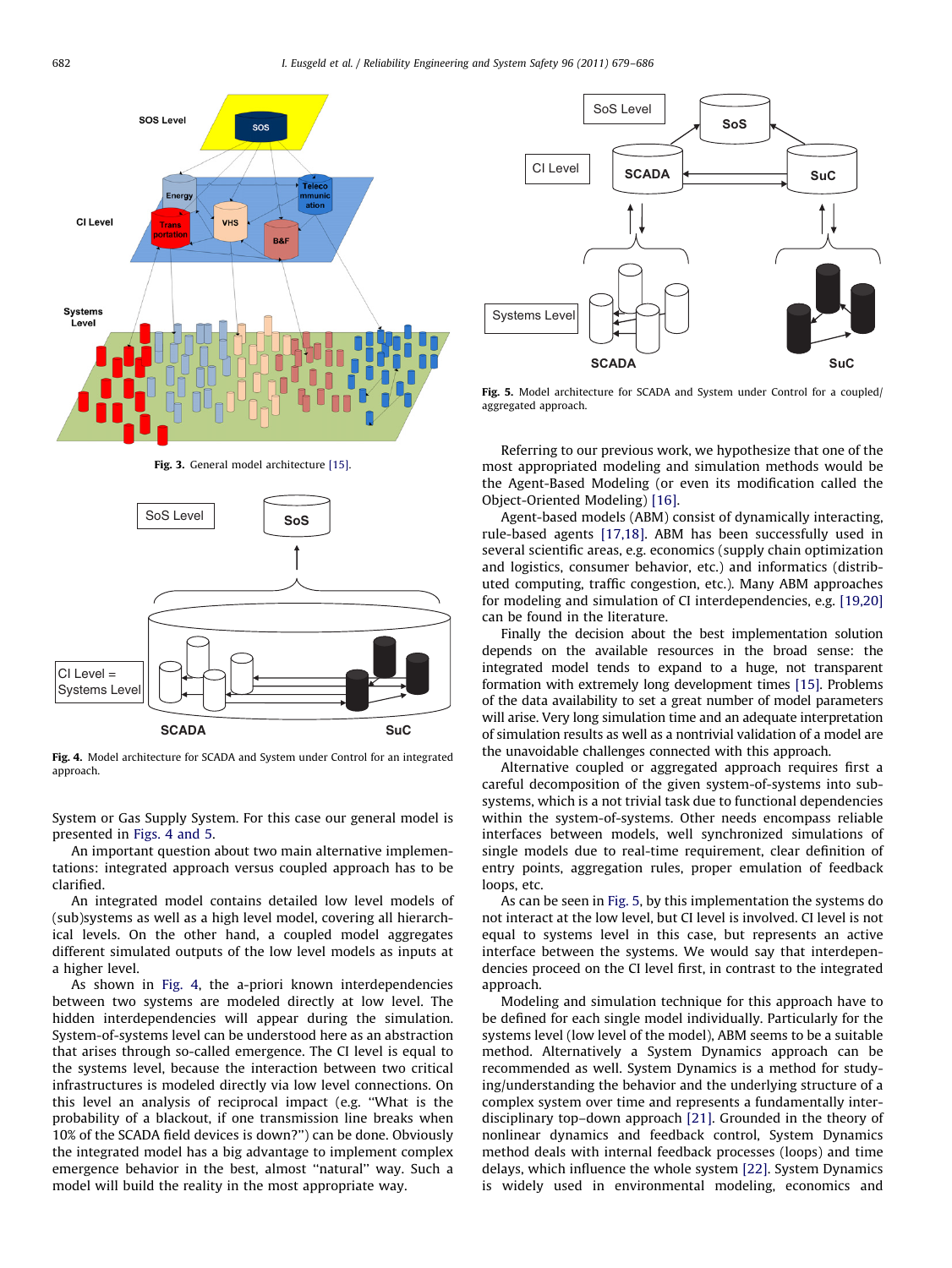analysis of infrastructure interdependencies (e.g. Ref. [\[23\]](#page-7-0)). This approach is also used in modeling and simulation of critical infrastructure systems (e.g. Ref. [\[24\]](#page-7-0)).

For models related to CI level (local system-of-systems view) High Level Architecture (HLA) seems to be appropriate. HLA is a general architecture for modeling and simulating complex distributed systems. This technique breaks the entire system down into individually operating subsystems. Communication within a ''system-of-systems'' is managed by a run time infrastructure that represents a very powerful tool [\[25,26\]](#page-7-0). HLA has widely been used in the development of military software systems, as well as in multiplicity fields for computer based tool development. One of the main advantages of the approach is the possibility to couple the already developed and benchmarked tools on the low systems level. A combination with self-developed tools is feasible as well.

As a very first step in the direction of the SCADA and the SuC modeling can be seen the approach [\[7\]](#page-6-0), where the underlining physical and logical interconnected networks (network connections, segments and main elements) are decomposed, and then the service availability of the interconnected network accounting the availability of each network that supports the service is computed. Three subsystems are modeled: (a) Telco network that connects two control centers of the SCADA system, throughout a HDSL (High bit-rate Digital Subscriber Line) connection, (b) Telco emergency power supply that feeds Telco network at different Telco sites, on loss of main power supply and (c) ACEA power distribution grid that provides the main power supply at different Telco sites. The corresponding methods are (a) Reliability Block Diagrams (RBD), wherein independent failures/repairs are assumed, (b) a states model, based on the Stochastic Activity Networks (SAN), an extension of the Stochastic Petri Nets and (c) Network Reliability Analyzer (NRA), which is based on the Binary Decision Diagrams, also under the assumption of independent failures/repairs mechanisms of any grid elements.

Although the model is very simplified and not able to simulate a dynamic interaction between networks, it is based on traditionally well established methods and can be applied for a validation of a more sophisticated system-of-systems model.

#### 5. M&S methods

Implementing models to assess different characteristics of the analyzed system strongly depends on the parameters that are relevant and the questions to be answered. The applicability of a particular method cannot be evaluated at a general level and addressed without a more detailed framing of the problem.

If we are interested in the stability of the system regarding ''hidden vulnerabilities'' we would be interested in identifying all possible scenarios where the correct functioning of the system is compromised. A possible approach would be to model all components in an ABM and run the simulation under a variation of parameters to try to find scenarios where the correct functioning of the system is no longer given. Different aspects could be included in the model, such as protocol implementation, entry points, reliability of communication lines, reliability of components in the SuC, etc. This requires an enormous amount of data regarding the components and extremely high computational power. Due to the fact that such models have to handle rare events, an exhaustive analysis cannot be guaranteed.

The data requirements for both cases are very different and none of the two approaches would deliver a complete evaluation by themselves. This fact stresses the importance of selecting the right questions to be addressed by the study and the necessity to correctly identify the variables to be taken into consideration to obtain the desired results.

In cases where detailed information about the components of the system is available and the communication between these elements is known, ABM can provide a platform to model the system from a bottom-up approach and even help to identify hidden vulnerabilities. An exact analysis and understanding of the overall function of the system is not absolutely required and, in many cases, not even practical.

In case of unavailable data regarding the components, but in presence of an overall understanding of the basic principles governing the processes that represent critical infrastructures, a Systems Dynamics approach (as mentioned earlier) can provide useful information. In this case, information about the components (and even their physical implementation) is not required and the model is constructed top–down.

The last case we would like to highlight is when partial simulations are already available (such as the EPS and SCADA). Here an integration, as proposed in the High Level Architecture Approach, could provide a powerful framework to integrate existing (and potentially very powerful) tools.

Studying and analyzing interdependent CIs through M&S approaches always involve the development and integration of multiple simulation components since more than one infrastructure system needs to be considered and more cross-infrastructure analyses need to be conducted. These approaches have been challenged by two major technical difficulties: the lack of performance and the lack simulation interoperability, which are mainly due to the increasing complexity of overall simulation environment, continuous consumption of simulation hardware and increasing demands for more accurate simulation validation. One possible solution for these technical difficulties is to distribute different simulation components that could be domain-specific or sector-specific, so as to make the best use of computational resources, by adopting appropriate simulation standards. While several simulation standards do exist for supporting the simulation component distribution, the most widely implemented and applicable one is the HLA simulation standard [\[5,27\]](#page-6-0).

As discussed in section 4, HLA is a general purpose high-level simulation architecture/framework to facilitate the interoperability of multiple-types of models and simulations [\[5\]](#page-6-0). Originally, HLA was developed under leadership of the U.S. Defense Modeling and Simulation Office (DMSO) in order to support interoperation of simulations, reuse existing simulators for other purposes and reduce the cost/time required to create a synthetic environment for a new purpose [\[25\].](#page-7-0) In 2000, HLA was approved as an open standard by the organization of the Institute of Electrical and Electronic Engineers: IEEE Standard 1516-2000 [\[28\]](#page-7-0). Since then, the HLA standard has been revised and improved. A functional view of the HLA is given in [Fig. 6](#page-5-0).

As an open IEEE standard, HLA has been widely implemented for the purpose of conducting research works in the area of CI interdependency study. In 2007, HLA has been considered an interface solution for trying to connect several individual simulators to study interdependencies between heterogeneous interconnected CI [\[29\].](#page-7-0) In 2009, a communication middleware serving other distributed CI simulators was created by a team in a EU research project ''Design of an Interoperable European federated Simulation network for critical Infrastructures (DIESIS)'' [\[27\]](#page-7-0). This middleware, adapted from the HLA standard, aims to provide a reliable one-to-one real-time communication platform for diverse simulators over the WAN (Wide Area Network).

#### 6. Implementation

HLA is a simulation standard, and not a modeling method. Combining HLA standard with other modeling method(s) as a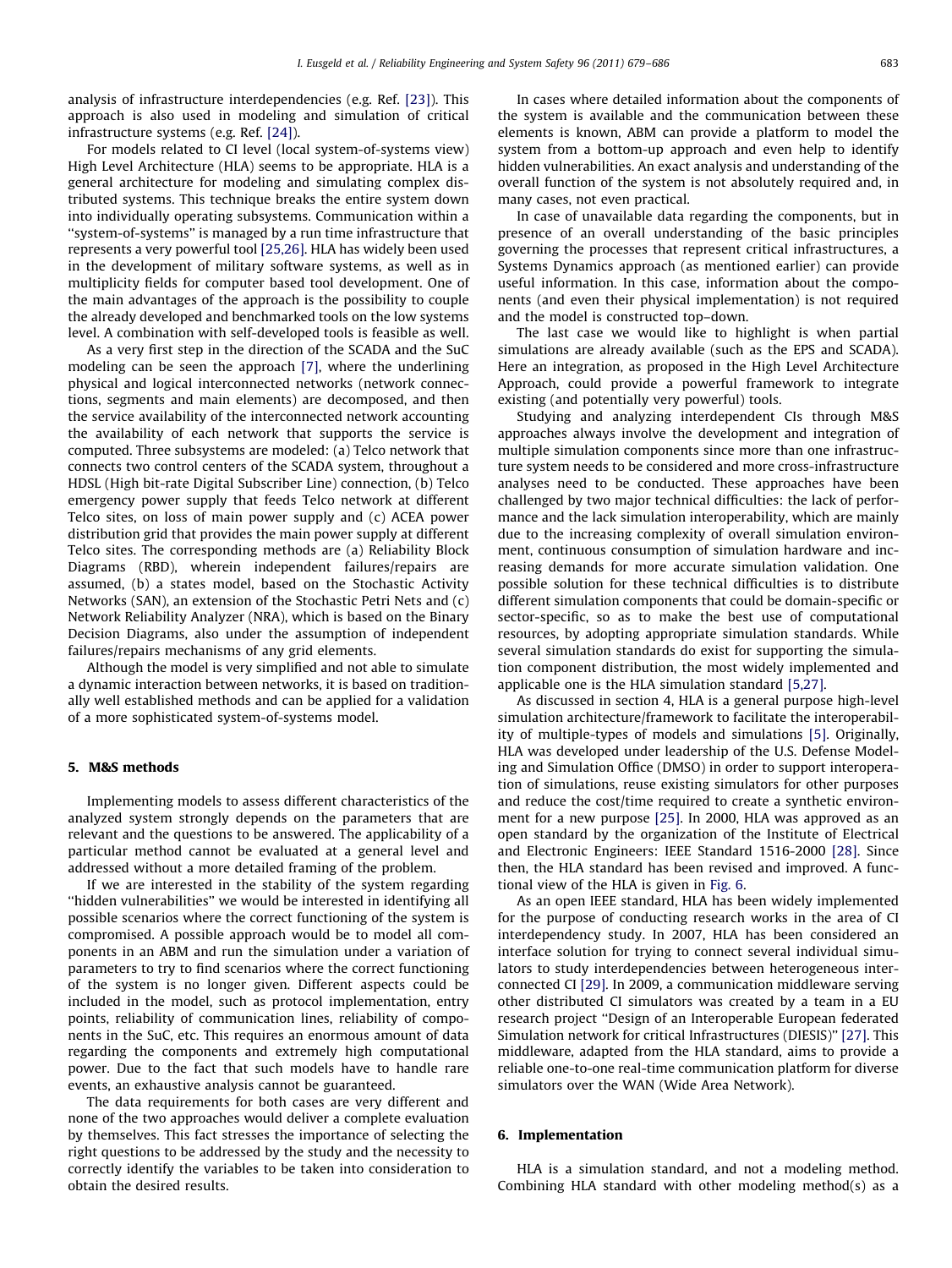<span id="page-5-0"></span>

Fig. 6. Functional view of the HLA standard [\[5\].](#page-6-0)



Fig. 7. Architecture of the experimental simulation platform.

hybrid M&S approach can be considered as an applicable method to study interdependent CI. Currently, an HLA-compliant experimental platform, which is part of an ongoing broader-scale project in the area of CI vulnerability and interdependency studies at ETH Zurich, is under development based on the HLA and the ABM for the purpose of studying interdependencies between the SCADA system and the SuC. It should be noted in this experimental platform that the EPS system is used as an example of the SuC. The architecture of this simulation experiment platform is built upon **the coupled approach** of the SOS model architecture, which has been introduced in section 4. The combined approach allows to benefit from M&S potential of the both methods. The ABM is applied at the low level and HLA is used for the communication between two systems. The ABM is capable of exhibiting complex behavior patterns and provides valuable information about the dynamics of its simulated real-world system. The level of details (agents) is flexible and can be defined depending on the task. One of main advantages of the HLA is the possibility to couple the already developed and benchmarked simulation tools that simulate complex distributed systems. The HLA supports the extension of the model through adding more systems or even subsystems to the interface. The weaknesses of this combined approach include the increase in the complexity of overall simulation environment, demands for more accurate validation and requests for more computational resources. More details regarding the structure and introduction of this experimental platform can be found in Refs. [\[30,31\].](#page-7-0)

Currently, the experimental platform consists of three major simulation components: EPS system simulator, SCADA simulator and Central RTI, which are shown in Fig. 7.

The EPS system simulator is a time-stepped and object-oriented simulator, which has been fully developed using the software of Anylogic 5.5 based on a two-layer object-oriented modeling approach [\[32\]](#page-7-0). The SCADA simulator is an event-driven and object-oriented simulator, which is still being developed using the software of Anylogic 6.4. The central RTI acts as the center of the experimental



Fig. 8. Simplified model development structure of the experimental simulation platform.

platform and is responsible for simulation synchronization and communication routing between all components.

Fig. 8 illustrates a simplified model development structure of the experimental platform. Four agents, FCD (Field level Control Device), FID (Field level Instrumentation Device), RTU (Remote Terminal Unit) and MTU (Master Terminal Unit), have been designed and developed in the simulator of SCADA for the purpose of modeling fundamental functionalities of the SCADA system and interacting with the EPS system simulator. FCD is an agent representing switch gears such as disconnector and circuit breaker. FID is an agent representing the instrumentation devices such sensors and transducers. The responsibilities of this agent include data acquisition (measured variable value) from SuC, measured variable monitoring and potential alarm determination. In this experimental platform, both FID agent and FCD agent act as the interface between two simulators. DB\_SCADA is a Microsoft Access based database that is linked to the SCADA simulator. The purpose of this database is to trace and record sequential events during abnormal operating situation via its real-time SOE (Sequence of Events) table.

To demonstrate the capabilities of this platform for investigating and representing interdependencies between infrastructures or systems, several experiments have been designed and developed, including feasibility experiment and failure propagation experiment, which are summarized below:

- **Feasibility experiment**: the experiment that mainly studies the capability and applicability of the proposed methodology as an approach to represent interdependencies between CI. More details related to this experiment can be found in Ref. [\[31\]](#page-7-0).
- Failure propagation experiment: the experiment that mainly studied the failure propagation between CI due to the interdependencies. During this experiment, single technical failure or even multiple technical failures are triggered in order to observe and study sequent events possibly caused by the failure of propagation.

The summarized investigation results, shown in [Table 1](#page-6-0), are collected and analyzed based on both feasibility experiment and failure propagation experiment regarding which type of interdependency can be represented through the experimental platform by observing the propagation of different techniques and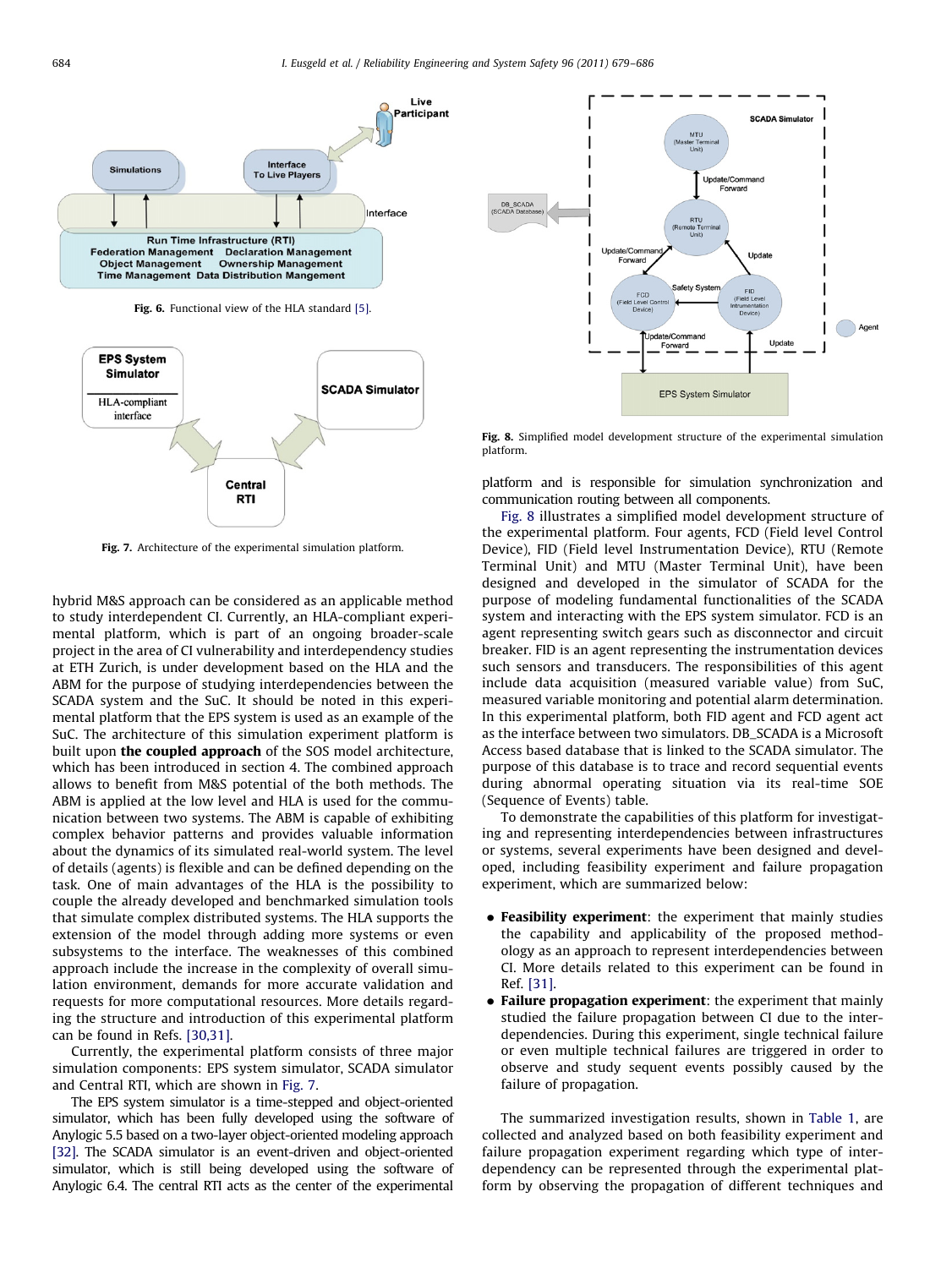#### <span id="page-6-0"></span>Table 1

Investigation results about interdependency representation.

| Types of interdependency                                                         | Input           | Mutual | Co-located | Shared | Exclusive-or |
|----------------------------------------------------------------------------------|-----------------|--------|------------|--------|--------------|
| Is current experimental platform able to represent this type of interdependency? | Yes             | Yes    | No         | Yes    | No           |
| <b>Types of interdependency</b>                                                  | <b>Physical</b> | Cyber  | Geographic | Logic  |              |
| Is current experimental platform able to represent this type of interdependency? | Yes             | Yes    | No         | No     |              |
|                                                                                  |                 |        |            |        |              |

#### Table 2

List of sequential events after incorrect calibration modification of  $PT_i$ .

| Stamped time (s) | Events                                                                                                 |
|------------------|--------------------------------------------------------------------------------------------------------|
| 52.43            | Line( <i>i</i> )'s FID calibration has been modified, offset is $+9.67$ (FID)                          |
| 140              | $Line(i)$ is overloaded and a warning has been generated (FID)                                         |
| 156.09           | RTU has generated an alarm and sent it to MTU (RTU)                                                    |
| 174.85           | Operator recognizes the alarm (MTU)                                                                    |
| 183.24           | Operator's correct response to the problem and distribution of algorithm<br>will be taken (MTU)        |
| 212.31           | Command has been processed by operator successfully, redistribution<br>command has been sent out (MTU) |
| 223.05           | Power flow of line( <i>i</i> ) decreases (EPS system simulator)                                        |

failures of operator. Since the platform is still under development, some types of interdependency will be able to be represented after completing the platform.

Below is a case study demonstrating the propagation of a technique failure due to the input/physical dependency between SCADA system and EPS system through one of the failure propagation experiment. In this case study, FID is the agent representing a power flow transducer  $(PT_i)$  measuring the value of transmitted power flow (in unit of MW) of a selected transmission line (Line<sub>i</sub>) simulated by the EPS system simulator. It is assumed that  $PT_i$  is calibrated incorrectly due to aging of piece part of  $PT_i$ , which can be considered as a technique failure. Table 2 shows a list of sequential events after the incorrect modification of  $PT_i$ 's calibration value recorded by the SOE table of table DB\_SCADA during the simulation. The stamped time represents the computer time when a specific event is recorded in the SOE table.

As shown in Table 2, at time 52.43 s,  $PT_i$ 's calibration is modified incorrectly. As a consequence, the output of  $PT_i$  is more than the value its measured variable should be. According to this incorrect measured value, RTU generates a wrong transmission overloading alarm to MTU causing the operator in control room to take a wrong decision to redistribute power flow of transmission line(*i*). As a result, the amount of power transmitted in line(*i*) decreases, although it should not. The measured variable from  $PT_i$ , as part of the EPS system, acts as the physical input to the SCADA system. This relationship can be considered as the input/physical **interdependency**. The failure of  $PT_i$  propagates from EPS system to SCADA system and goes back to EPS system is caused by this interdependency.

## 7. Conclusion

In this approach the mechanisms leading to interdependencies in critical infrastructures are demonstrated by showing that a detailed view of the subsystems in these infrastructures leads to coupling of the different subsystems. This study has extended the seminal work by Rinaldi et al. [\[11\]](#page-7-0) and allows to characterize the underlying events and components related to the analysis of interdependencies. As has been shown, a closer look at the components that comprise such a complex system, as a complete infrastructure is necessary, not only to capture the behavior but also to provide models that lead to more quantitative simulation results.

Different approaches to model the interdependencies between the SuC (e.g. EPS) and the SCADA system are presented. With the presented approaches, the selection of the most suitable method can be tackled. A first evaluation indicates that the most promising approaches seem to be ABM, HLA and Hybrid Systems, as well as a combination of methods that allow for the flexibility required to model all aspects of interdependencies related to the SCADA and the CI. The first results of the implementation (which is still under development) have confirmed the ability of our approach to investigate interdependencies between the CI.

#### References

- [1] Kotov V. Systems-of-systems as communicating structures, Hewlett Packard Computer Systems Laboratory Paper, HPL-97-124, 1997.
- [2] Birolini A. Reliability Engineering Theory and Practice. 5th ed.. Berlin: Springer; 2007.
- [3] U.S.–Canada Power System Outage Task Force. Final Report on the August 14, 2003, Blackout in the United States and Canada: Causes and Recommendations, 2004.
- [4] Johansson J, Hassel H. An approach for modelling interdependent infrastructures in the context of vulnerability analysis. Reliability Engineering and System Safety 2010;95(12):1335–44.
- [5] Pederson P, Dudenhoeffer D, Hartly S, et al. Critical Infrastructure Interdependency Modeling: A Survey of U.S and International Research. Idaho National Laboratory; 2006.
- [6] Carreras BA, Lynch VE, Dobson I, et al. Critical points and transitions in an electric power transmission model for cascading failure blackouts. Chaos 2002;12(4):985–94.
- [7] Bonanni G, Ciancamerla E, Minichino M, et al. Exploiting stochastic indicators of interdependent infrastructures: the service availability of interconnected networks. Safety, Reliability and Risk Analysis: Theory, Methods and Applications 2009;1–4:2501–9.
- [8] Kröger W, Nan C. Vulnerability analysis of interdependent critical infrastructures. Invited contribution to special issue on ''Risk Analysis of Critical Infrastructures'' of IJRAM, in preparation.
- Schläpfer M, Dietz S, Kaegi M. Stress induced degradation dynamics in complex networks. In: Proceedings of the first international conference on infrastructure systems and services: building networks for a brighter future (INFRA 2008). 2008. p. 5.
- [10] Schläpfer M, Shapiro JL. Modeling failure propagation in large-scale engineering networks. In: Zhou J, editor. Complex Sciences, Lecture Notes of the Institute for Computer Sciences, Social Informatics and Telecommunications Engineering. Berlin Heidelberg: Springer; 2009. p. 2127–38.